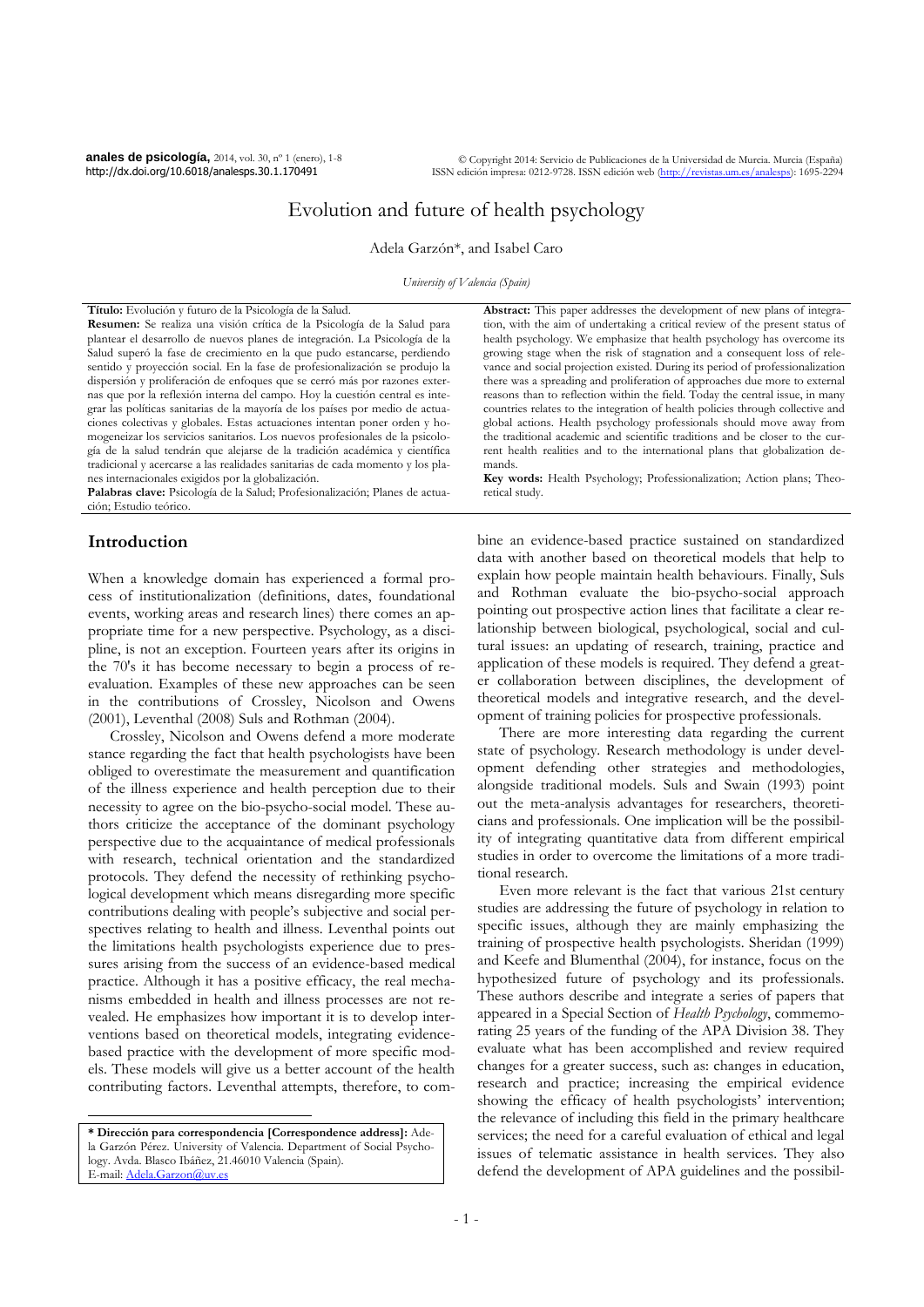ity that health psychologists "develop and utilize new skills" (pp. 157).

Nowadays the field is experiencing a self- reflection process such as that emphasized in papers from Rodin and Salovey (1989), in *Annual Review of Psychology*, or Taylor (1990) in *American Psychologist*, and Wallston (1993). Finally, in the *Handbook of Social Problems* (Ritzer, 2004), Cockerman emphasizes the relevance of understanding health problems in relation to the interrelationship between people's lifestyles and behaviours, factors pertaining to a country's social structure and its services of medical assistance. Cockerman (2005; 2013) refers to the binomial *agency-structure* as a theoretical analysis framework that facilitates overcoming individual health perspectives maintaining a dynamic play between behaviours and health lifestyles and their socio-structural dimensions. Similar ideas are defended in the paper from Phelan, Link and Tehranifar (2010), under the heading of *Social conditions as fundamental causes of health inequalities: Theory, evidence, and policy implications*.

These examples, among others, show that health psychology has already overcome the beginnings of a new area with its reliance on the dominant perspective, i.e., the biological and medical model, as well as the bio-psycho-social: Its developmental stage is fully established, and is completely integrated into professional practice. It is now possible with the passage of time to undergo self-reflection and develop new perspectives.

Engel's 1977 bio-psycho-social model, that implied the superseding of the traditional 20th century classical medical model, can now be addressed differently in the 21st century. The central issue is related to the perspective and in the sense in which it could be overcome. One possibility is assumed by *Critical Health Psychology*, and exemplified by Radley's (1994) book that defends a new conceptualization of the meaning of illness. There is a critical review of key concepts -such as health and illness as ongoing dimensions. A present perspective dwells on the formulation of action plans emphasizing health and illness issues, characteristics of global and interdependent service societies. These aims suggest a standardized practice for all health professionals.

### **Health psychology in context**

The appearance of any new discipline is related to different circumstances. Internal factors facilitate new developments but these tend to be coherent with scientific extraneous factors -related to the development and needs of new societies.

As we have already emphasized, health psychologists have come a long way, in building their own history. Since there is a great deal of literature on this topic we will avoid a detailed description, but will only emphasize some important issues that add new elements to those already established.

It is interesting, for instance, that the development of health psychology is related to the surpassing of the biomedical model while, at the same time, changes in psychology during the 60`s were not analysed. We may assume that

health psychology has developed as a result of internal scientific reasons, but at the same time, psychology as a science was compelled to show the utility of its basic knowledge for the welfare of society. In the 70`s, psychology was characterized by its development from specific social life domains. Initially it arose as an applied psychology and, then new applied psychologists appeared in areas such as, justice, politics, education, but above all, in relation to the field of applied health psychology. Alongside a perspective change in illness conceptualization, within traditional medicine the social certification and justification of psychology was usually unrecognized. Due to this requirement psychology was closer to other different social domains: The health area was one of the early fields where psychology looked for its validation and justification (Garzón, 1986).

Criticisms, in the 70's, aimed at the medical model and the excessive etiological concerns were important as well as the criticisms toward a psychology that had contributed little to social problems and that needed urgent solutions. At the end of the 60's, psychology was surrounded by different perspectives (Seoane, 2005). It was criticized by its endogamy and lack of attention to individual and societal problems. Psychology was also criticized for its uselessness, lack of relevance, methods used with blind reliance on experimental methodology, laboratory techniques, and its statistical biases. Finally, it was also criticized for being confident with the *status quo* -which meant an ideological criticism of all work previously developed. In order to overcome this situation many applications were developed endeavouring to show its undeniable utility. To show its application to urgent social problems, different theories, models, previous experimental results, classical hypotheses and very recent results were used. Society was invaded by a great repertoire of psychological techniques for solving life problems.

A wide range of applications in the health field appeared in this context: studies regarding the impact on health of lifestyles and illness, mainly in relation to chronic illnesses (see, Wagner et al., 2001), and about managing health problems and recommendations from preventive psychology. Analyses about people's reactions toward illness and health crises were very successful, as well as analyses regarding the causes of illness. Psychological problems related to cancer (Ibáñez, 2004) are a good example. Psychological studies concerned with illness also included, perception, interpretation and elaboration of symptoms and of changes due to crises. Finally, psychosocial concepts were used for explaining the relationships between the patient and the doctor or the health system. For instance, following or complying with different treatments, and the consequences of satisfaction and illness coping processes.

However, these health factors, either due to the limitations of the biomedical model, or to psychology's own needs, are not relevant enough for explaining, the spreading, success and establishment of health psychology during the last decade of the 20th century. We need to take into account external factors related to social, economic and politi-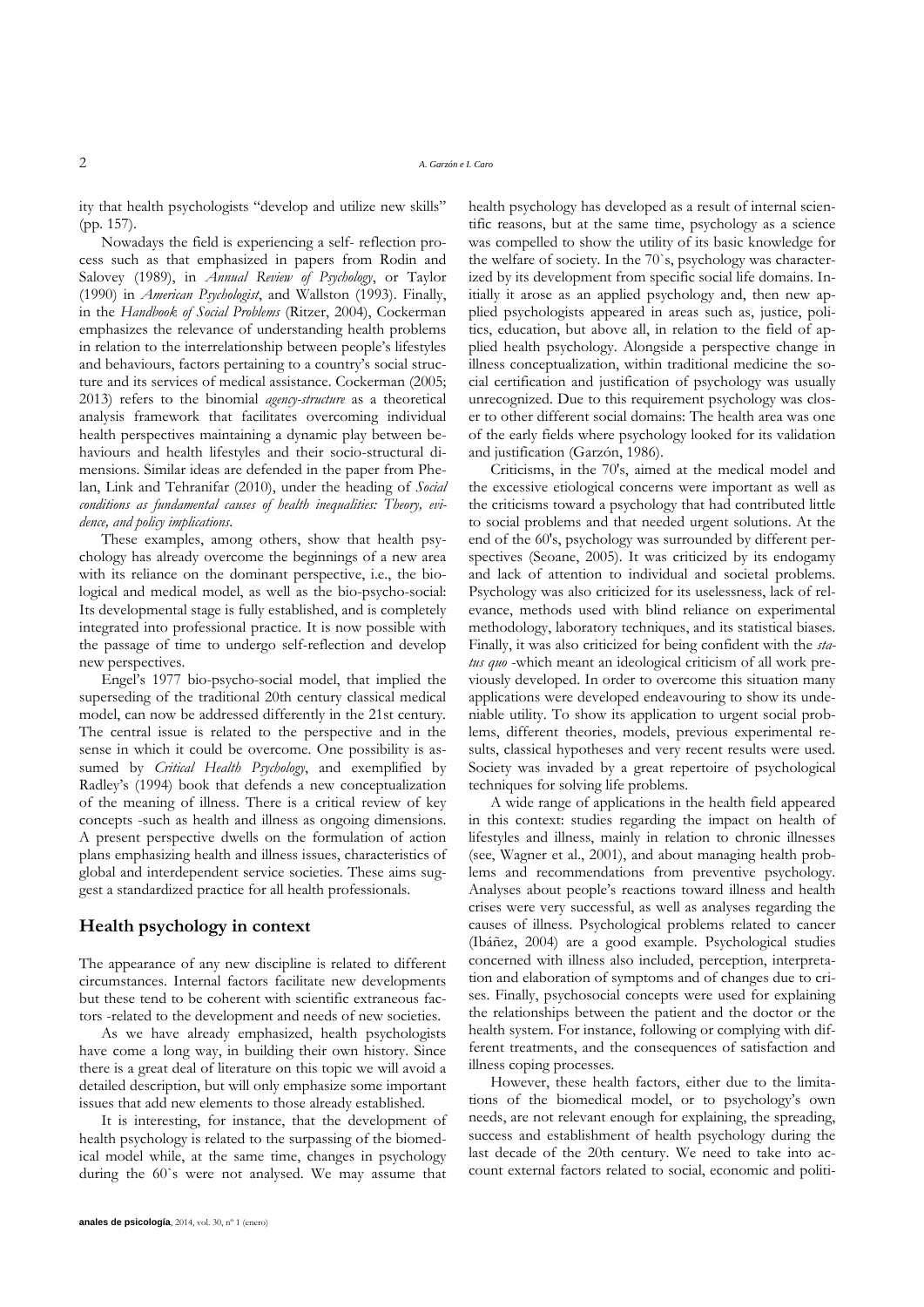cal changes, especially those related to the health policy of developed societies. These external factors have been analysed and there are specific descriptions, not only within an academic context (i.e., sociology of medicine) but also within national and international health organizations. We need to emphasize, above all, those factors related to cultural changes, and the new methods of understanding and coping with health and illness problems. For analysing these cultural changes we need to begin with the description of some social issues that facilitated the emergence of social health psychology.

External reasons for integrating psychology into health services are very well known in western societies. It seems that theoretical, technical and medical research developments permit the control of infectious diseases, therefore contributing to the extension of human life and the aging of societies. In this sense, Ritzer (2004) took people's longevity as a sign of the effectiveness and quality of a country's health system. New types of illness could be seen and a movement toward chronic diseases (rheumatic, pulmonary, cardiovascular and more recently the AIDS epidemic). The scientific development of medicine and its support by other scientific fields (immunology, epidemiology, biology, chemistry, etc.) allowed for the development of illness control systems at the end of the 19th century and the first decades of the 20th century. New diseases appeared at the end of the 20th century and a different challenge was faced: an increase in longevity that required the development of health coping and care systems run by national organizations prompted by international guidelines.

National administrations were forced to increase the budget for public healthcare and to develop plans for the diagnosis and treatment of all types of medical ailments, as well as the promotion of health and illness prevention (Matarazzo, 1980, 1982). Primary assistance came to the fore and various guidelines from different organizations, such as the WHO and different National Health Institutes were formulated, for defining health, developing taxonomies of diseases, for the development of strategic plans and efficacy models of health related assistance. It should not be forgotten that before the 70's, post-war factors contributed to cooperation between clinical psychology and psychiatry. This cooperation was helped by the contributions of behavioural medicine and health behaviour, and then, by a more general collaboration between psychology and medicine (Guze, Matarazzo & Saslow, 1953; Suhls, Davidson & Kaplan, 2011; see Special Issue in the Journal of Consulting and Clinical Psychology, Christensen & Nezu, 2013). In the 90's, there was greater cooperation between psychology and medicine as new social factors favoured and reinforced new ways of thinking and the interpretation of health topics. Cultural changes made *health* and *illness* to be more than biological conditions, and they became social conceptualizations (Cockerman, 2004; Twaddle, 2004).

## **Health as a social reality**

At the end of the 20th century, when people became conscious of their responsibility and control over their personal health, it was no longer exclusive to the medical and allied professional disciplines. This is typical of service societies and with the difficulties of national governments to maintain their health systems as a national responsibility. Attention needs to be paid to other ancillary professional and health services. If individuals become ill they should use all the psychological and behavioural resources available in order to facilitate their recovery. The maintenance of a healthy life style is clearly important. In the past we were worried about illness, but we are now worried about health. Postmodern trends for taking care of ourselves and keeping fit is an example of this change (Caro, 1999; Garzón, 2006; Garzón, 2012a, Neville, 2013). Smith and MacKenzie (2006), review early works in this area.

Current literature, external factors related to technical, organizational and social advances facilitating the development of health psychology are emphasized more than cultural changes related to the health concept. However, there are outstanding works that focus on this evolvement from a biological conceptualization, centred on the aetiology, treatment and on health professionals, aimed at a social construction of health. The importance of care and prevention, including the sharing of responsibilities by professionals and lay people is stated clearly. Examples may be seen in the following works.

The book by Lachmund and Stollberg (1992) could be considered as a textbook on the history of medicine, but it is really a group of essays regarding the social history of medicine from the perspective of social constructionism and the relationships between the doctor and the patient.

Radley (1992) defended the biographical study of illness which is compatible with the necessity of placing it in a cultural context; with the individual's response to illness depending on beliefs and lifestyle, learnt within their social groups. Such beliefs are based on social conceptualizations of illness and on the efforts of professionals to prevent illness. Lupton (1994) reviewed different medical sociology perspectives and openly addressed the cultural crisis of modern medicine, due to its inefficacy, high cost, lack of regulation and broad injustices. In 1999, he defined illness as an existential characteristic of the human condition. He defended the importance of understanding and studying health and the relationships between biology and culture.

Accordingly to Mattingly and Garro (2000), narrative as a method and conceptualization permits through the analysis of medical professionals and the experiences of the ill, to relate both the cultural aspects and the knowledge of observable realities, as a complete health perspective. Garro and Mattingly's book (1994) was published after a meeting of the *American Anthropological Association* (published in *Social Science and Medicine* under the heading of *Narrative representations of ill-*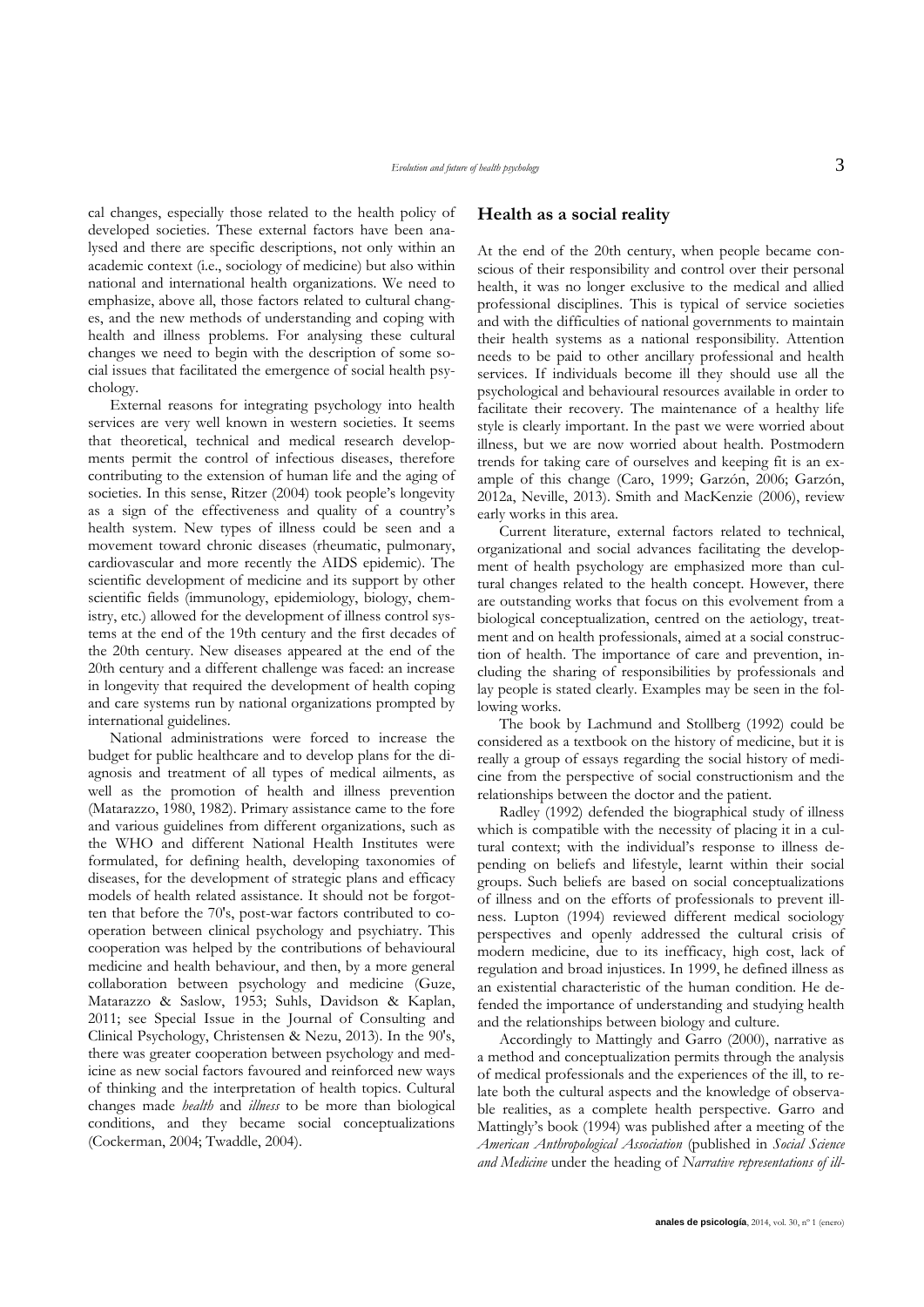*ness and healing).* This book exemplifies current perspectives in medical anthropology. In relation to narrative as method and conceptualization the work of Hurwitz, Greenhalgh and Skultans (2004) should also be mentioned.

Shaw and Kauppinen edited in 2004 a social construction review of health and illness. The analysis of different health issues from a lay and a health consumer perspective, such as, health, depression, actions of health consumers and lay resistance to treatments is also worthy of mention.

Although, they diverge in some aspects, the above references share some characteristics of social construction perspectives of health: 1) Health as a value transcending the biophysiological measurement of the organism's normal functioning; 2) Health is a value, a desired reality, beyond formal knowledge; 3) Health and illness as experiences that individuals acquire during their lives. They cope and interpret these experiences in relation to social and socialized shared schemas. 4) Health and illness as biological and cultural realities; they are embedded in a general belief system that gives both a personal and collective meaning, as well as a historical and spatial stance. They are changing realities as a result of a social interpretation, separate from advances in knowledge or medical science. The professional expertise, aetiology, treatments and healing are important in social constructions of health as well as to the user, non-professional knowledge and the self-regulation of habits and customs.

As can be seen, there is a wide group of *social health construction* perspectives; some are more moderate, others are more risky. The first points toward ongoing health conceptualization, compared to the two-sided conceptualization of the biomedical model, as emphasized by the WHO definition. Other perspectives clearly defend health and illness as two different worlds and realities. Each one assumes different aspects and multiple realities that individuals experience again and again. This current perspective is more relevant not only for health science professionals (doctors, nurses, and psychologists in general) but for the training of prospective professionals. It improves the initial approaches based on the acceptance of Engel's bio-psycho-social model. When this is stated by health psychologists it makes the real history more complex (Seoane & Garzón, 2003).

#### **Significance and domain of health psychology**

Current psychological literature reveals the spread of psychological ideas and theory concerning health. Moreover, specialists from diverse areas point out different and distinguishing aspects that may be offered, and definitions that show the specific issues dealt with in their health studies. In the Spanish context the revised second edition of Amigo, Fernández and Pérez (2009) offers a review of some of these areas and the different objectives. The first chapter of Simón's (1993) book shows the attempts to set out limits to the different areas of applied health psychology such as clinical psychology, community psychology; behavioural medicine, and health psychology. From a different perspective,

the first chapters of Ogden's (1996) book the different origins, meanings and aims of several psychological areas concerning health were reviewed. It is in fact rare to find handbooks that avoid mentioning them and establishing their differences.

In addition to the spreading of these ideas or because of this, there is a wide range of issues and topics for today´s health psychologists to study (see, Broom & Adams, 2012; Suls, Davidson & Kaplan, 2011). Different topics may be found in psychology related to psychological professional training including clinical, community, social, educative, organizational, etc. academic or professional activity. And also relationships to other professionals (doctors, sociologists, anthropologists, nurses, caregivers) always related to their social sensitivity. For instance, from assisted reproductive technology to terminal illness, from oncological or cardiovascular units to pain units, from lay health models and beliefs to health beliefs and the illness experience.

As there are a great number of psychosocial studies related to health problems it is difficult not only to establish a list of specific fields of application, but also to find a categorization agreed to by the whole health community of professionals. As can be seen below, the sensitivity, the ideology from a wide perspective, and the academic training of these professionals could help to establish some kind of taxonomy.

After 30 years of institutionalized existence it seems obvious that there are many and disputable ways of ordering and clarifying health psychology topics. Two facts could mark the starting point. First of all, we must emphasize the aims of APA Division 38 alongside Matarazzo's definition about main action guidelines and aims of public health systems. Several issues have to be emphasized: the promotion of psychology for understanding health and illness; the integration of biomedical information pertaining to health and illness with the existing psychological knowledge; the availability of information and data for the scientific and professional community including main research results, activities and services to a general audience; the facilitation and promotion of professional training and the development of specialized services of health psychology (APA Division 38).

Secondly, we should mention a move from an academic sensitivity toward a more practical orientation related to health services and to the participation of psychologists at different levels of health assistance and their intervention units.

Based on these two criteria the distinction of, at least, three types of practical sensitivities partly responsible for the lack of the thematic integration in the field, facilitate a way of clarifying or, at least, of arranging the plurality of approaches, theories, topics and specific issues that conform to the current identity of health psychology (Seoane, 2005; Seoane & Garzón, 2010).

The first approach is a *radical health sensitivity* that deals with illnesses and that tries to adapt to medical professionals. The second, the *existential health sensitivity* that focuses on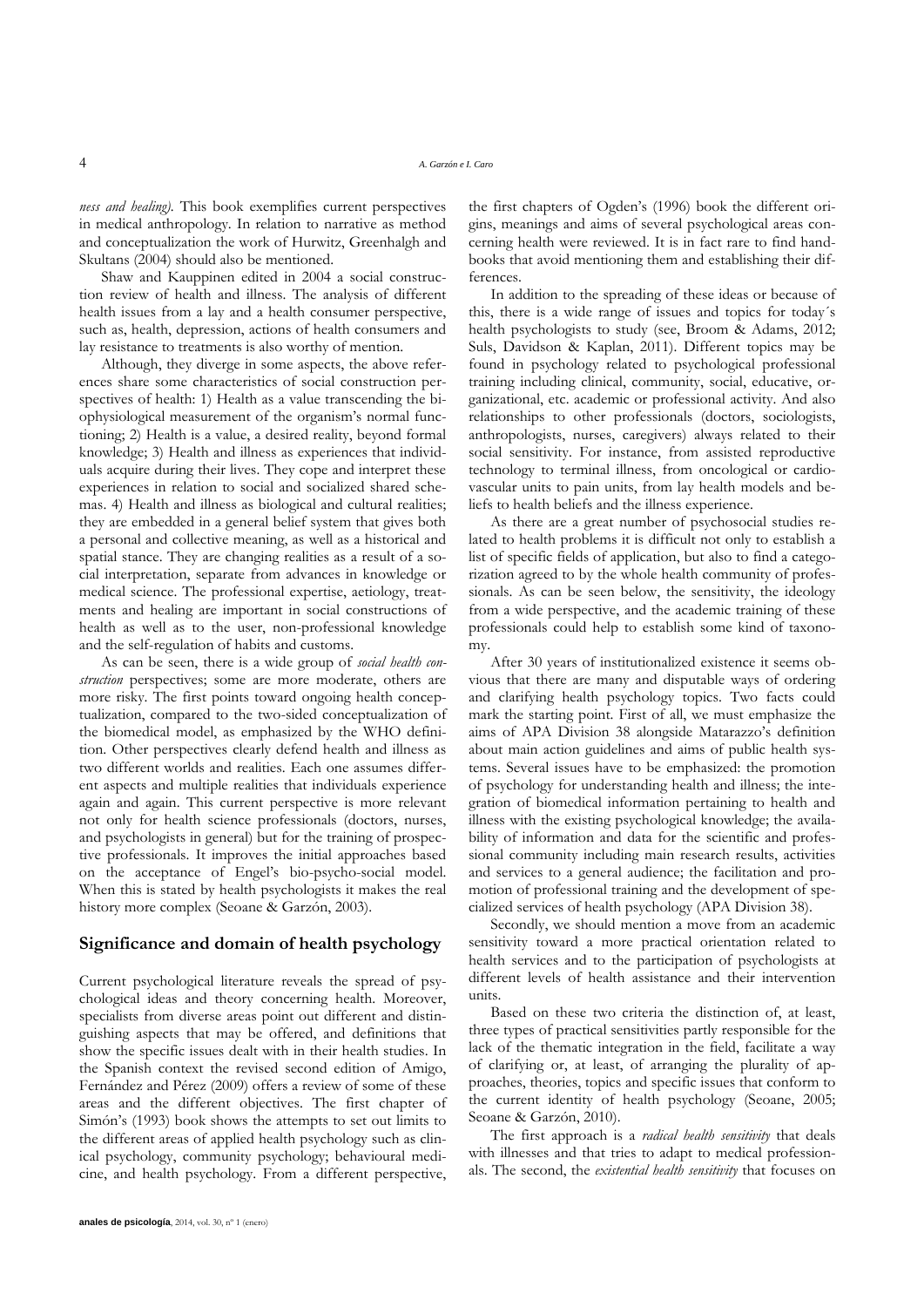the sick and their experiences. Finally, *supportive health sensitivity* looks at health topics taking into account the diversity and characteristics of human groups and how illness occurs.

Some examples of this radical sensitivity are found in Bennet, Perry and Rozensky (2002), or Broome and Llewelyn (1994). In the Spanish context we should emphasize Amigo et al (2003) and Simón (1999). Based on their own individual perspective, each one of these works integrate psychologists in the health field depending on illness taxonomies, and emphasizing the implicit psychological factors. Some are based on the 17 categories of the International Classification of Diseases (ICD-9).

The *existential perspective* includes other nuances from those psychologists that focus more on the sick person rather than on illness. They analysed health belief models under diagnostic and treatment issues; the relationship dynamics between doctor and patient and their different ways of interpreting and processing shared information, as well as the emotional and adaptive implications of illness, treatment and hospitalization. It deals with the whole illness experience process in brief, from initial disturbance symptoms, throughout the treatment process, until recovery.

Especially relevant are theories on lay conceptualizations of health and illness, control perception, stress and coping strategies as well as personality characteristics (Fergusson, 2013). This perspective tends to analyse behaviours, facilitating and promoting health (physical exercise, a balanced diet, etc.), as well as risk behaviours and habits (smoking, drinking alcohol and taking drugs). Texts such as Marks, Murray, Evans, Willig, Woodall and Sykes (2008), Ogden (2002) or Radley (1994) deal with this aspect.

Finally, the *supportive perspective* may be understood as a consequence of the previous one. It assumes that the ill belongs to different groups that make him/her more vulnerable to specific lifestyles and health related life situations and to different causes and coping with illness from an individual, social or economic point of view. Examples of this perspective are the textbooks of Marmot and Wilkinson (1999/2006) or Kato and Mann, 1996's book about social health causes. They include issues from social inequality to specific health problems in relation to age, sex, sexual orientation, work situations, minorities, ethnic groups, countries, etc. This perspective is better justified by the creation, in 2005, of the *Commission on Social Determinants of Health*, according to the suggestion made by the Director-General of the World Health Organization in 2004. As previously mentioned the works by Cockerman and Phelan are another example, in addition to others.

Although we have just emphasized the diversity of topics, approaches and sensibilities, there is an academic sensitivity, particularly in the Universities, that supported the initial development of the new health field, and attempts to apply its psychological theoretical knowledge to this health area. This sensitivity maintained a global and integrative philosophy regarding the role of psychology in the health field

and, therefore, it was worried about the training of prospective specialists. This perspective has helped the field spread into other areas and issues, and at the same time maintain some integration as a result of several theoretical and important guidelines that form their current work and basic research. Reviews from Rodin and Salovey (1989) and from Salovey, Rothman and Rodin (1998) are perhaps more complete and balanced, describing the current situation (see also, Salovey & Rothman, 2003).

## **A new integration and agenda for the 21st century**

We pointed out previously in this discussion regarding the evolution of Health Psychology that, at the beginning of the 21st century the focus for most countries, was the integration, of health policies through collective and global action. Obviously, this integration was related to the social and political changes at the local and international level during the last decade of the 20<sup>th</sup> century. Those changes were concerned with specific issues related to health problems, such as the evolution of health perspectives, advances in detection, diagnosis and treatment of new ways of becoming ill. These changes were, at the same time, closely tied to new macro-politic approaches, the appearance of neo-liberal ideologies, the shift from the 80's globalization (usually of an economic nature) towards a 21st century globalization that is distinct and could be summarized as a national sovereignty rupture with topics related to social politics. These changes are related to technological advances in information and knowledge domains. There has been a change from economic globalization toward social globalization and geopolitic competition (Callinicos, 2009).

These changes have affected health policies of individual countries. National and international programs and actions are being developed not only for ordering and homogenising specific health services of different countries and their social politics, but also, their competencies and the training of health professionals. As is the case with other professionals, health psychologists are affected by these macro-political changes.

Although it is risky to anticipate the future, there are some fairly objective data that could help us infer some of the main axes configuring the future of health psychology.

The first of these is the traditional which cannot be neglected as long as science and universities are involved in training and the development of knowledge. During the 21st century there have been many changes due to the fact that science and universities have been obliged to open themselves to new neoliberal politics (Block, Gray & Holborow, 2012; Holborow, 2012). Nowadays they are open to a rebirth of less "constructionist" approaches closer to a new realism based on a rethinking of old biology, on a neo-evolutionist approach and on neuroscientific technological advances.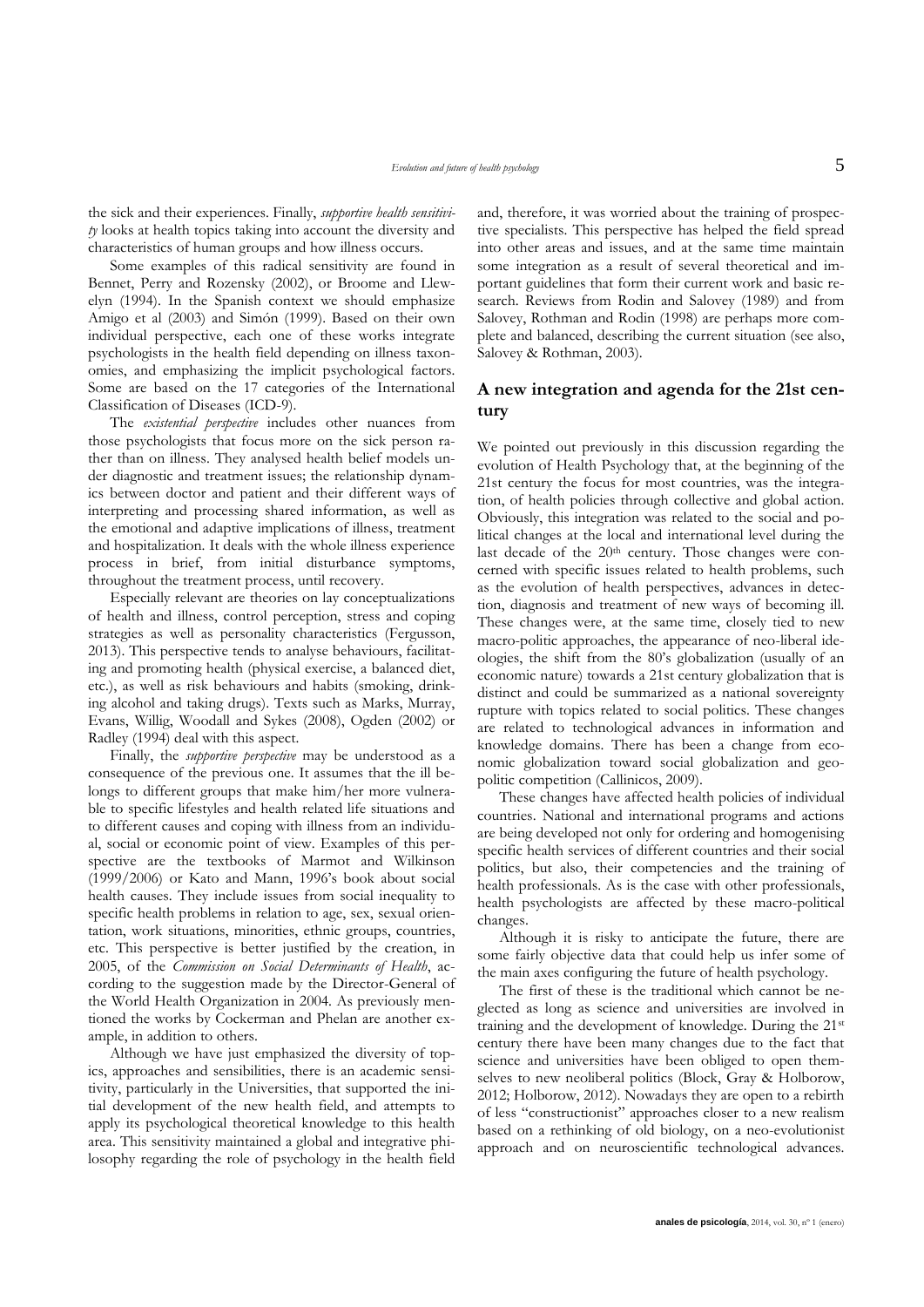The last edition of *The handbook of social psychology* (Fiske, Gilbert & Lindzey, 2010) addressed these possibilities.

This axis modifies the academic function, its training systems, the demands of specific competences for future professionals, and the quantification and market profitability of their university centre training (Garzón, 2012b; Lipman, 2011). We are now seeing how professionals are trained not in applied fields, but in *very specific tasks, methods and topics*. A new kind of professional has appeared. This professional is educated and trained for specific actions for specific health areas that could be put into practice in different health domains (i.e., hospitals, primary health centres, therapeutic communities for specific groups, research centres, and distinctive health units). This can be observed in specialized journals that dedicate research to very specific issues, related, to at least four categories for each health topic: prevention, diagnosis, treatment and rehabilitation.

There is a second axis that is derived from the practical fragmentation of professional work. We refer to the need for the present emphasis on meta-analysis, with all the precautious that should be taken, (see Hagger, 2010; Marín, Sánchez & López, 2009): a combination between evidencebased knowledge and the urgent integration of a theoretical coherence of many diverse topics, and evidence and research procedures that are widely disseminated in the more prestigious journals. Whether we like it or not, nowadays, inductive procedures control the field of knowledge. The starting point for new theories will be what is undertaken in order to develop models of understanding based on this practice.

For this reason, today health professionals emphasize the use of new research techniques. There is a shift from psychological scales or subjective reports to "more reliable data" that come, from among others, research based on neuroscience development, epidemiology, and the analysis and projection of genome studies.

Alongside this issue there is an urgent need to establish some order in the diverse Health Psychology treatments. The taxonomy problem is a second line of work for the century that has just began. A representative example of this kind of work is shown in Michie et al. (2009).

Theoretical integration from the bottom (practices and data based on evidence) and methodological integration (taxonomies of health psychologist's work tools).

A third axis is related to what the *Commission on Social Determinants of Health* (2009) suggested are the three key concepts for health topics (social gradients, social determinants of health and health inequities). It refers to the geo-politic integration into the domain of the health professions. Health professionals (medical doctors, nurses, assistants, psychologists, therapists and health workers) have overcome the biopsycho-social model. Health and illness topics cross over geographic and political frontiers. We agree nowadays that health and illness go beyond a sick organism or an individual; they are also related to a countries health policies and to inequities in the health services within or between countries. This is unified under the idea that to become ill and to get well is placed in a close relationship established between ecological systems and life styles. Authors are worried now about health disparities and inequities (Phelan, Link & Tehranifar, 2010; Walraven, 2011) as "a healthy population is essential to a sustainable economy" (Eliassen, 2013, p. 21).

From this 21rst century axis, there is a growth of international health organizations that try to give answers to societies that are increasingly interrelated in political and economic ways. As a consequence we need macro-organizations that establish criteria, oversee health policies of their professionals and member countries and indicate new competences for health professionals. *The European Health Psychology Society (EHPS)* is a good example. The EHPS is a professional organization with different members that aim to be a European centre that promotes theoretical and empirical research regarding the application of psychology to the health field. It develops programs for European student training in health psychology. These programs have been developed in different European countries from the last decade of the 20<sup>th</sup> century. The EHPS is connected with other international organizations such as the International Association for Applied Psychology; the European Federation of Psychologists' Associations, and even with the United Nations Public Information Department. Its aims are twofold: on the one hand, research and information, and on the other, the development of plans and programs for using psychology in the health field (EHPS, 2013).

In conclusion we should emphasize that the new health psychology professionals should move away from the traditional academic and scientific standards and stay closer to the day by day health realities that are oriented to a neoliberal policy that partly substitutes the old schema of a Welfare State. From this perspective, research centres, university departments, countries and citizens should use their resources to select, and so, to strengthen these professionals and those private and public services that best address their needs.

### **References**

- Amigo, I., Fernández, C. & Pérez, M. (2009). *Manual de psicología de la salud.*  [Handbook of health psychology]*.* Madrid: Pirámide.
- Bennet, S., Perry, N.W.Jr. & Rozensky, R.H. (2002). *Handbook of clinical health psychology. Medical disorders and behavioral applications*. Washington: American Psychological Association.
- Block, D., Gray, J. & Holborow, M. (2012). Neoliberalism and applied linguistics. London: Routledge.

Broom, A. & Adams, J. (2012) (Eds.). *Evidence-based healthcare in context: Critical social science perspectives*. Ashgate: Farnham and Burlington.

Broome, A. & Llewelyn, S. (Eds.) (1994). *Health psychology: Process and applications.* London: Chapman and Hall.

Callinicos, A. (2009). *Imperialism and global political economy.* Cambridge: Polity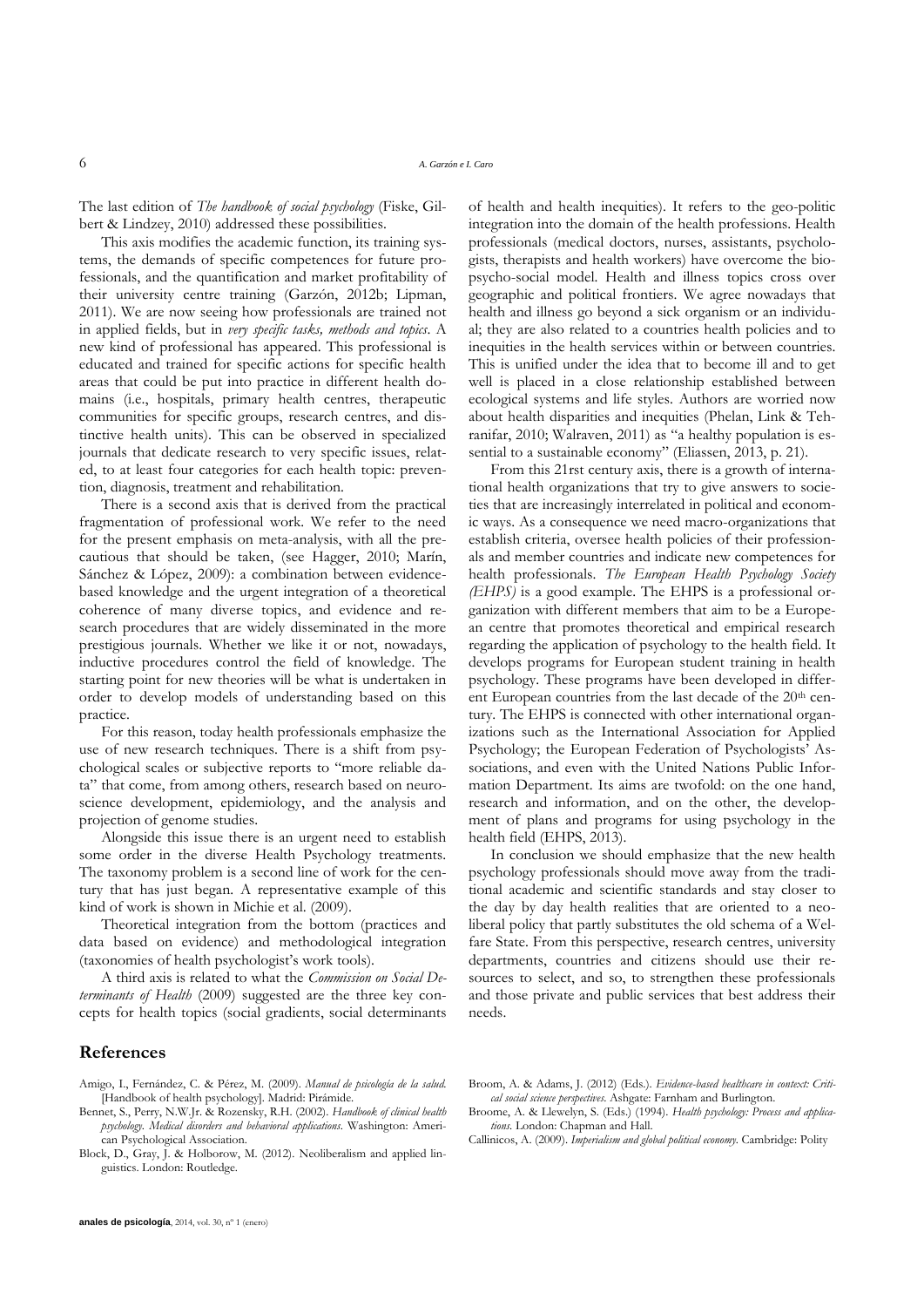- Caro, I. (1999). Perspectivas sociales y culturales sobre la salud y la enfermedad [Social and cultural perspectives on health and illness]. *Boletín de Psicología, 65,* 31-51.
- Christensen, A.J. & Nezu, A.M. (2013). Behavioral medicine and clinical health psychology: Introduction to the Special Issue. *Journal of Consulting and Clinical Psychology, 81, 193-195.* doi: 10.1037/a0031685
- Cockerham, W.C. (2004). Health as a social problem. In G. Ritzer (Ed.), *Handbook of social problems* (pp. 281-297). London: Sage.
- Cockerham, W.C. (2005). Health lifestyle theory and the convergence of agency and structure. *Journal of Health and Social Behavior*, *46*, 51–67. doi: 10.1177/002214650504600105
- Cockerman, W.C. (2013). Bourdieau and an update of health lifestyle theory. In W.C. Cockerman (Ed.), *Medical sociology on the move* (pp. 127-154). Dordrecht: Springer.
- Crossley, M.L., Nicolson, P. & Owens, G. (2001). Do we need to rethink health psychology*. Psychology, Health and Medicine*, *6*, 243-265. doi: 10.1080/13548500123431
- Eliassen, A.H. (2013). The usefulness of health disparity: Stumbling blocks in the path to social equity. *Journal of Community Positive Practices, XIII (1)*, 3-25.
- European Health Psychology Society (2013). http://www.ehps.net/.
- Fergusson, E. (2013). Personality is of central concern to understand health: towards a theoretical model for health psychology. *Health Psychology Review, 7: sup 1, S32-S70.* dx.doi.org/10.1080/17437199.2010.547985
- Fiske, A.T., Gilbert, D.T. & Lindzey, G. (2010). *Handbook of Social Psychology.*  N.Y. John Wiley & Sons, Inc.
- Garzón, A. (1986). Psicología social e intervención social. [Social psychology and social intervention]. *Investigación Psicológica*, *3*, 47-84.
- Garzón, A. (2006). Evolución de las creencias sociales en España. [Evolution of social beliefs in Spain]. *Boletín de Psicología*, *86*, 53-84.
- Garzón, A. (2012a). Incorporación y adaptación del sistema de creencias postmodernas. [Incorporation and adaptation of the postmodern system beliefs]. *Psicothema*, 24, 442-448.
- Garzón, A. (2012b). Tecnificación del conocimiento y creencias sociales. [Technification of knowledge and social beliefs]. *Boletín de Psicología*, 106, 29-44.
- Guze, S.B., Matarazzo, J.D. & Saslow, G.A. (1953). Formulation of principles of comprehensive medicine with special reference to learning theory. *Journal of Clinical Psychology, 9,* 127-136. doi: 10.1002/1097- 4679(195304)9:2<127::AID-JCLP2270090208>3.0.CO;2-F
- Hagger, M. S. (2010). Health Psychology Review: advancing theory and research in health psychology and behavioural medicine. *Health Psychology Review*, 4, 1-5. doi: 10.1080/17437191003647306
- Holborow, M. (2012). [Enhancing human capital'? Language and the Neoli](http://events.berkeley.edu/index.php/calendar/sn/?event_ID=59481&date=2012-10-05&filter=Event%20Type&filtersel=)b[eral University.](http://events.berkeley.edu/index.php/calendar/sn/?event_ID=59481&date=2012-10-05&filter=Event%20Type&filtersel=) Lecture, October 5, 2012. In [Berkeley Language Center](http://blc.berkeley.edu/) (BLC News, Events, Lecture Series).
- Hurwitz, B., Greenhalgh, T. & Skultans, V. (2004). *Narrative research in health and illness*. New York: Cambridge University Press.
- Kato, P.M. & Mann, T. (1996). *Handbook of diversity issues in health psychology*. *The Plenum Series in culture and health***.** New York: Plenum**.**
- Keefe, F.J. & Blumenthal, J.A. (2004). Health psychology: What will the future bring? *Health Psychology, 23*, 156–157. doi: [10.1037/0278-](http://psycnet.apa.org/doi/10.1037/0278-6133.23.2.156) [6133.23.2.156](http://psycnet.apa.org/doi/10.1037/0278-6133.23.2.156)
- Ibáñez, E. (2004). El papel del psicólogo en los planes nacionales de oncología. [The role of the psychologist in oncology national plans]. *Boletín de Psicología*, *82*, 7-24.
- Lachmund, J. & Stollberg, G. (1992). *The social construction of illness: historical, sociological and anthropological perspectives*. Philadelphia: Coronet Books.
- Leventhal, H., Weinman, J., Leventhal, E.A. & Phillips, L.A. (2008). Health psychology: The search for pathways between behavior and health. *Annual Review of Psychology*, *59*, 477–505. doi: 10.1146/annurev.psych.59.103006.093643
- Lipman, P. (2011). Neoliberal education restructuring: Dangers and opportunities of the present crisis. *Monthly Review 6* (3), 114-127.
- Lupton, D. (1994). *Medicine as culture: Illness, disease and the body in western societies*. London: Sage.
- Marks, D.F., Murray, M., Evans, B., Willig, C., Woodall, C. & Sykes, C **(**2005). *Health psychology: Theory, research and practice.* London: Sage.
- Marín Martínez, F., Sánchez Meca, J. & López López, J.A (2009). El metaanálisis en el ámbito de las Ciencias de la Salud: una metodología im-

prescindible para la eficiente acumulación del conocimiento. [Metaanalysis in the field of health sciences: A required methodology for the efficient knowledge building]. Fisioterapia 31, 107-114. efficient knowledge building]. *Fisioterapia* 31, 107–114. doi:10.1016/j.ft.2009.02.002

- Marmot, M. & Wilkinson, R. (Eds.) (1999). *Social determinants of health* (2nd Ed.)**.** Oxford: University Press.
- Matarazzo, J.D. (1980). Behavioral health and behavioral medicine: Frontiers for a new health psychology. *American Psychologist, 35*, 807-817. doi: [10.1037/0003-066X.35.9.807](http://psycnet.apa.org/doi/10.1037/0003-066X.35.9.807)
- Matarazzo, J.D. (1982). Behavioral health's challenge to academic, scientific, and professional psychology. *American Psychologist*, *37*, 1-14. doi: [10.1037/0003-066X.37.1.1](http://psycnet.apa.org/doi/10.1037/0003-066X.37.1.1)
- Mattingly, C. & Garro, L.C. (2000). *Narrative and the cultural construction of illness and healing*. New York: Cambridge University Press.
- Michie, S., Richardson, M., Johnston, M., Abraham, C., Francis, J., Hardeman, W., Eccles, M.P., Cane, J. & Wood, C.E. (2013). The Behavior Change Technique Taxonomy (v1) of 93 hierarchically-clustered techniques: building an international consensus for the reporting of behavior change interventions. *Annals of Behavioral Medicine, 46*, 81-95. doi: 10.1007/s12160-013-9486-6
- Neville, R.D. (2013). Considering a complemental model of health and fitness. *Sociology of Health & Illness, 35*, 479-492. doi: 10.1111/j.1467- 9566.2012.01494.x
- Ogden, J. (1996). *Health psychology. A textbook* (4rth Ed.). Buckingham: McGraw Hill.
- Ogden, J. (2002). *Health and the construction of the individual*. London: Routledge.
- Phelan, J.C., Link, B.G. & Tehranifar, P. (2010). Social conditions as fundamental causes of health inequalities: Theory, evidence, and policy implications. *Journal of Health and Social Behavior*, *51*, 28–40. doi: 10.1177/0022146510383498
- Radley, A. (1993). *Worlds of illness: Biographical and cultural perspectives on health and disease*. London: Routledge.
- Radley, A. (1994). *Making sense of illness*. *The social psychology of health and disease*. London: Sage.
- Ritzer, G. (Ed.) (2004). *Handbook of social problems.* London: Sage.
- Rodin, J. & Salovey, P. (1989). Health psychology. *Annual Review of Psychology, 40*, 533-579. doi: 10.1146/annurev.ps.40.020189.002533
- Salovey, P. & Rothman, A.J. (Eds.) (2003). *Social psychology of health*. New York: Psychology Press.
- Salovey, P., Rothman, A.J. & Rodin, J. (1998). *Health behavior*. *The handbook of social psychology (4rth Ed.)* (pp. 633-683). Boston: McGraw-Hill.
- Seoane, J. (2005). Psicología social de la salud. [Social psychology of health]. In J. Vallejo & C. Leal (Eds.), *Tratado de psiquiatría* (pp. 445-458). [Handbook of psychiatry]. Barcelona: Ars Medica.
- Seoane, J. & Garzón, A. (2003). Ciencia y sociedad. [Science and society]. In J. García Conde (Ed.), *Metodología e investigación clínica* (pp. 315-335). [Methodology and clinical research]*.* Barcelona: Ars Medica.
- Seoane, J. & Garzón, A. (2010). Psicología social de la salud. [Social psychology of health]. In J. Vallejo & C. Leal (Eds.), *Tratado de psiquiatría* (pp. 501-516). [Handbook of psychiatry]. Barcelona: Ars Medica.
- Shaw, I. & Kauppinen, K. (2004). *Constructions of health and illness: European perspectives*. Burlington: Ashgate
- Sheridan, E.P. (1999). The future of psychology in academic health care centers. *Journal of Clinical Psychology in Medical Settings*, *6*, 211-218.
- Simón, M.A. (Ed.) (1999). *Manual de psicología de la salud*. [Handbook of health psychology]. Madrid: Biblioteca Nueva.
- Simón, M.A. (1993). *Psicología de la salud: Aplicaciones clínicas y estrategias de intervención*. [Health psychology: Clinical applications and interventions strategies]. Madrid: Pirámide.
- Smith, T.W. & MacKenzie, J. (2006). Personality and risk of physical illness. *Annual Review Clinical Psychology, 2*, 435–67.doi: 10.1146/ annurev. clinpsy. 2.022305. 095257
- Suls, J.M., Davidson, K.W., & Kaplan, R.M. (2011) (Eds.). *Handbook of health psychology and behavioural medicine.* New York: Guilford Press.
- Suls, J.M, & Rothman, A. (2004). Evolution of the biopsychosocial model: Prospects and challenges for health psychology. *Health Psychology*, *23,* 119–125. doi:10.1037/0278-6133.23.2.119